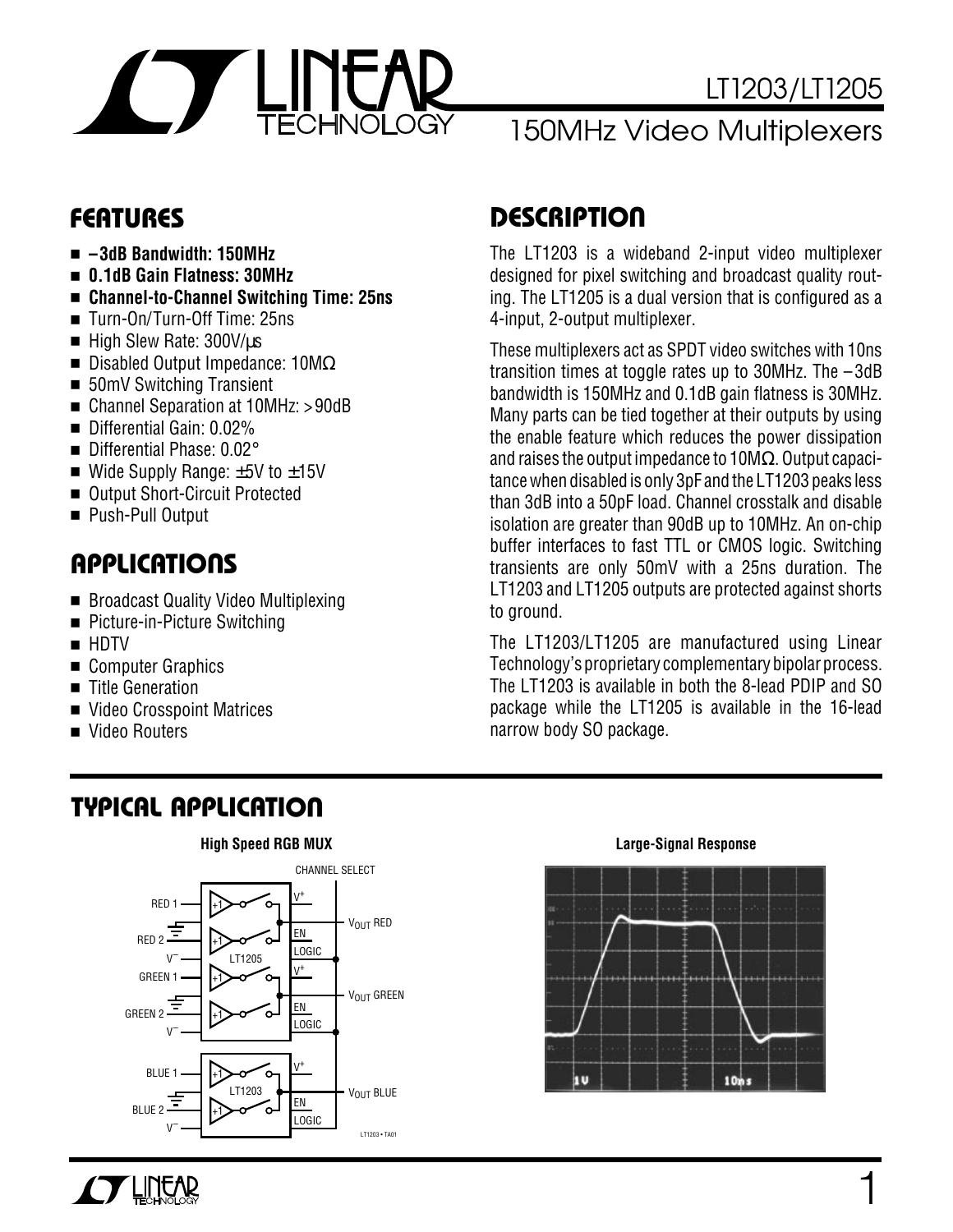### **ABSOLUTE MAXIMUM RATINGS**

| Output Short-Circuit Duration (Note 3)  Continuous                   |  |
|----------------------------------------------------------------------|--|
| Specified Temperature Range (Note 4) $0^{\circ}$ C to $70^{\circ}$ C |  |

| Operating Temperature Range $-40^{\circ}$ C to 85 $^{\circ}$ C |  |
|----------------------------------------------------------------|--|
| Storage Temperature Range  −65°C to 150°C                      |  |
|                                                                |  |
| Lead Temperature (Soldering, 10 sec) 300°C                     |  |

### **PACKAGE/ORDER INFORMATION**



\*See Note 4

Consult factory for Industrial and Military grade parts.

### **ELECTRICAL CHARACTERISTICS**

**0**°**C** ≤ **TA** ≤ **70**°**C,** ±**5V** ≤ **VS** ≤ ±**15V, RL = 1k, pulse tested, EN pin open or high, unless otherwise noted.**

| <b>SYMBOL</b>            | <b>PARAMETER</b>              | <b>CONDITIONS</b>                                                                                                                                              |           | <b>MIN</b> | <b>TYP</b>        | <b>MAX</b>   | <b>UNITS</b>                                    |
|--------------------------|-------------------------------|----------------------------------------------------------------------------------------------------------------------------------------------------------------|-----------|------------|-------------------|--------------|-------------------------------------------------|
| V <sub>os</sub>          | Output Offset Voltage         | Any Input Selected                                                                                                                                             |           |            | 10                | 30           | mV                                              |
|                          | <b>Output Offset Matching</b> | <b>Between Outputs</b>                                                                                                                                         |           |            | 0.3               | 5            | mV                                              |
| $\Delta V_{OS}/\Delta T$ | Output Offset Drift           |                                                                                                                                                                |           |            | 40                |              | $\mu V$ /°C                                     |
| <sup>I</sup> IN          | <b>Input Current</b>          |                                                                                                                                                                |           |            | 0.6               | 5            | μA                                              |
| $R_{IN}$                 | Input Resistance              | $V_S = \pm 5V$ , $V_{IN} = \pm 2V$<br>$V_S = \pm 15V$ , $V_{IN} = \pm 2V$                                                                                      |           | 2          | 5<br>5            |              | $M\Omega$<br>$M\Omega$                          |
| $C_{\text{IN}}$          | Input Capacitance             | <b>Input Selected</b><br>Input Deselected                                                                                                                      |           |            | 2.6<br>2.6        |              | рF<br>рF                                        |
| C <sub>OUT</sub>         | Disabled Output Capacitance   | EN Pin Voltage $\leq 0.8$ V                                                                                                                                    |           |            | 2.8               |              | рF                                              |
| $V_{\text{IN}}$          | Input Voltage (Note 1)        | $V_S = \pm 5V$<br>$V_S = \pm 15V$                                                                                                                              | $\bullet$ | ±2<br>±2   | ±2.8<br>$\pm 3.0$ |              | V<br>V                                          |
| <b>PSRR</b>              | Power Supply Rejection Ratio  | $V_S = \pm 4.5$ to $\pm 15V$                                                                                                                                   | $\bullet$ | 60         | 70                |              | dB                                              |
|                          | Gain Error                    | $V_S = \pm 15V$ , $V_{IN} = \pm 2V$ , $R_L = 1k$<br>$V_S = \pm 15V$ , $V_{IN} = \pm 2V$ , $R_L = 400\Omega$<br>$V_S = \pm 5V$ , $V_{IN} = \pm 2V$ , $R_1 = 1k$ |           |            | 2<br>6<br>3       | 4<br>10<br>6 | $\frac{0}{0}$<br>$\frac{0}{0}$<br>$\frac{0}{0}$ |

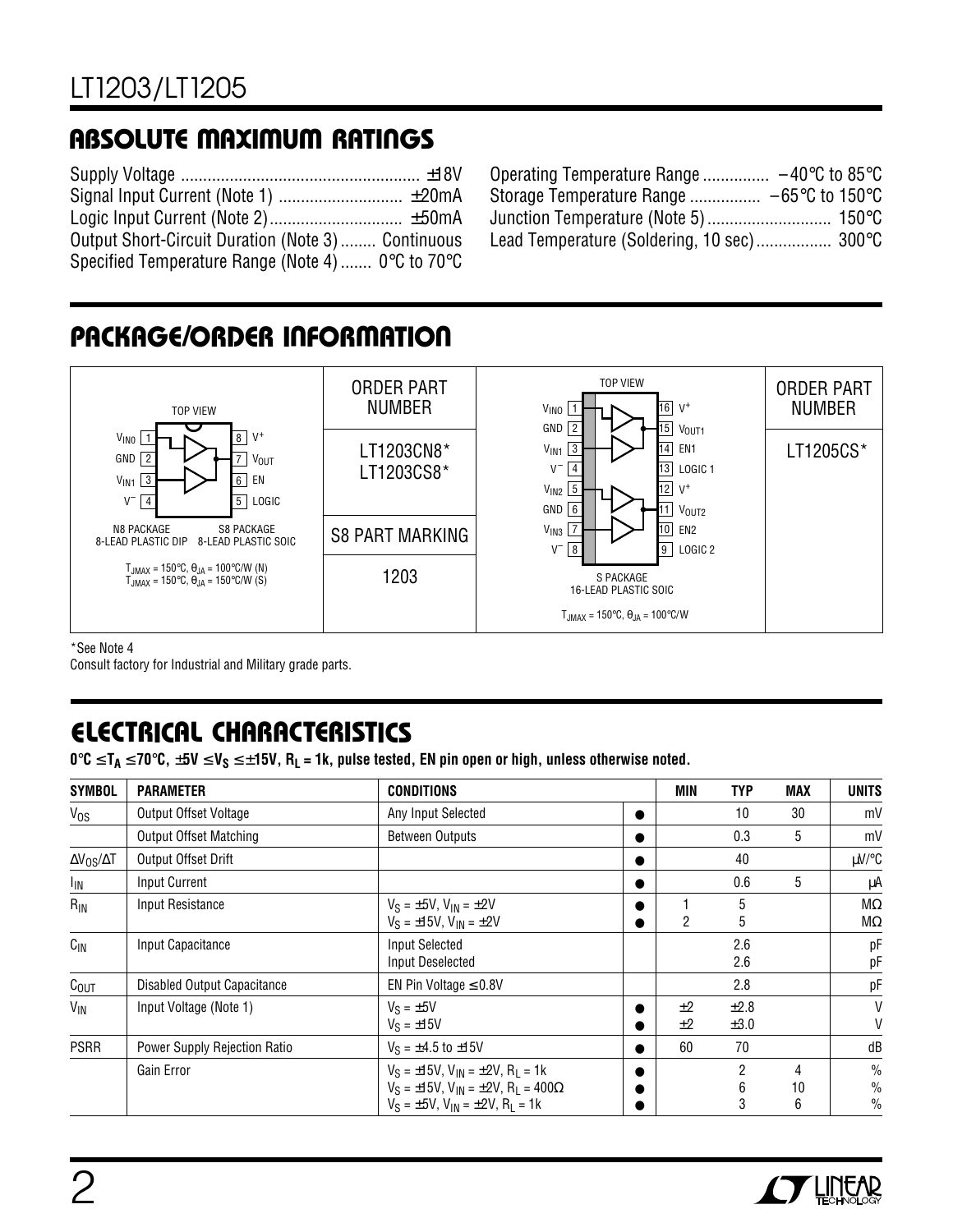### **ELECTRICAL CHARACTERISTICS**

**0**°**C** ≤ **TA** ≤ **70**°**C,** ±**5V** ≤ **VS** ≤ ±**15V, RL = 1k, pulse tested, EN pin open or high, unless otherwise noted.**

| <b>SYMBOL</b>           | <b>PARAMETER</b>                                                      | <b>CONDITIONS</b>                                                                                                                        |                        | <b>MIN</b>     | <b>TYP</b>             | <b>MAX</b>   | <b>UNITS</b>   |
|-------------------------|-----------------------------------------------------------------------|------------------------------------------------------------------------------------------------------------------------------------------|------------------------|----------------|------------------------|--------------|----------------|
| <b>VOUT</b>             | Output Voltage                                                        | $V_S = \pm 15V$ , $V_{IN} = \pm 2V$ , $R_L = 400\Omega$<br>$V_S = \pm 5V$ , $V_{IN} = \pm 2V$ , $R_1 = 1k$                               |                        | ±1.8<br>±1.8   | ±1.90<br>±1.94         |              | $\vee$<br>V    |
|                         | Overload Swing (Note 1)                                               | $V_S = \pm 15V$ , $V_{IN} = \pm 5V$<br>$V_S = \pm 5V$ , $V_{IN} = \pm 5V$                                                                |                        |                | $\pm 0.9$<br>$\pm 0.9$ | ±1.5<br>±1.5 | $\vee$<br>V    |
| <b>I</b> OUT            | <b>Output Current</b>                                                 | $V_S = \pm 15V$ , $V_{IN} = \pm 2V$ , $R_L = 400\Omega$<br>$V_S = \pm 5V$ , $V_{IN} = \pm 2V$ , $R_I = 1k$                               | $\bullet$              | ±4.5<br>±1.8   | ±4.75<br>$\pm 2.00$    |              | mA<br>mA       |
| ROUT                    | <b>Enabled Output Resistance</b><br><b>Disabled Output Resistance</b> | EN Pin Voltage = 2V, $V_{\text{OUT}} = \pm 2V$ , $V_{\text{S}} = \pm 15V$<br>EN Pin Voltage = 0.5V, $V_{OUT} = \pm 2V$ , $V_S = \pm 15V$ | $\bullet$<br>$\bullet$ | 1              | 20<br>10               | 42           | Ω<br>$M\Omega$ |
| $\mathsf{I}_\mathsf{S}$ | Supply Current (LT1203)                                               | EN Pin Voltage = 2V<br>EN Pin Voltage = $0.5V$                                                                                           |                        |                | 10.0<br>5.8            | 14<br>8      | mA<br>mA       |
|                         | Supply Current (LT1205)                                               | $EN P$ in Voltage = 2V<br>EN Pin Voltage = $0.5V$                                                                                        |                        |                | 20.0<br>11.6           | 28<br>16     | mA<br>mA       |
| $V_{IL}$                | Logic Low                                                             | Logic Pin                                                                                                                                | ●                      |                |                        | 0.8          | V              |
| $V_{\text{IH}}$         | Logic High                                                            | Logic Pin                                                                                                                                | ●                      | $\mathfrak{p}$ |                        |              | V              |
|                         | Enable Low                                                            | EN Pin                                                                                                                                   | ●                      |                |                        | 0.5          | V              |
|                         | Enable High                                                           | EN Pin                                                                                                                                   |                        | $\mathfrak{p}$ |                        |              | V              |
| Ι'n.                    | Digital Input Current Low                                             | LT1203 Pin 5, LT1205 Pins 9, 13 = 0V                                                                                                     | $\bullet$              |                | 1.5                    | 6.5          | μA             |
| Īщ                      | Digital Input Current High                                            | LT1203 Pin 5, LT1205 Pins 9, 13 = 5V                                                                                                     | $\bullet$              |                | 10                     | 200          | пA             |
| <sub>EN</sub>           | Enable Pin Current                                                    | LT1203 Pin 6, LT1205 Pins 10, 14                                                                                                         | $\bullet$              |                | 20                     | 80           | μA             |

### **AC** CHARACTERISTICS  $T_A = 25^\circ \text{C}$ ,  $V_S = \pm 15V$ ,  $R_L = 1k$ , EN pin open or high, unless otherwise noted.

| <b>SYMBOL</b> | <b>PARAMETER</b>                        | <b>CONDITIONS</b>                                                  | <b>MIN</b> | <b>TYP</b>      | <b>MAX</b> | <b>UNITS</b>  |
|---------------|-----------------------------------------|--------------------------------------------------------------------|------------|-----------------|------------|---------------|
| SR            | Slew Rate (Note 6)                      |                                                                    | 180        | 300             |            | $V/\mu s$     |
| <b>FPBW</b>   | Full Power Bandwidth (Note 7)           | $V_{\text{OUT}} = 2V_{\text{P-P}}$                                 | 28.6       | 47.7            |            | <b>MHz</b>    |
| $t_{\sf SEL}$ | Channel-to-Channel Select Time (Note 8) | $R_L = 10k$                                                        |            | 25              | 35         | ns            |
|               | Enable Time (Note 9)                    | $R_L = 1k$                                                         |            | 25              | 35         | ns            |
|               | Disable Time (Note 9)                   | $R_1 = 1k$                                                         |            | 20              | 35         | ns            |
| $t_r$ , $t_f$ | Small-Signal Rise and Fall Time         | $V_{OUT} = 250 \text{mVp.p}$ , 10% to 90%                          |            | 2.6             |            | ns            |
|               | <b>Propagation Delay</b>                | $V_{OUT} = 250mV_{P-P}$                                            |            | 2.9             |            | ns            |
|               | Overshoot                               | $V_{\text{OUT}} = 250 \text{mV}_{\text{P-P}}$                      |            | $5\phantom{.0}$ |            | $\%$          |
|               | Crosstalk (Note 10)                     | $R_S = 10\Omega$                                                   |            | 90              |            | dB            |
|               | Chip Disabled Crosstalk (Note 10)       | $R_L = 10\Omega$ , EN Pin Voltage $\leq 0.8V$                      |            | 110             |            | dB            |
|               | <b>Channel Select Output Transient</b>  | All $V_{IN} = 0V$                                                  |            | 50              |            | $mV_{P-P}$    |
| ts            | <b>Settling Time</b>                    | 1%, $V_{OUT} = 1V$                                                 |            | 30              |            | ns            |
|               | Differential Gain (Note 11)             | $V_S = \pm 15V$ , R <sub>1</sub> = 10k                             |            | 0.02            |            | $\frac{0}{0}$ |
|               | Differential Phase (Note 11)            | $V_S = \pm 15V$ , R <sub>1</sub> = 10k                             |            | 0.02            |            | DEG           |
|               | <b>Insertion Loss</b>                   | $R_L = 100k$ , $C_L = 30pF$ , $V_{OUT} = 500mV_{P-P}$ , $f = 1MHz$ |            | 0.02            |            | dB            |

The ● denotes specifications which apply over the specified temperature range.

**Note 1:** The analog inputs (pins 1, 3 for the LT1203, pins 1, 3, 5, 7 for the LT1205) are protected against ESD and overvoltage with internal SCRs.

For inputs ≤±2.8V the SCR will not fire. Voltages above 2.8V will fire the SCR and the DC current should be limited to 20mA. To turn off the SCR the pin voltage must be reduced to less than 1V or the current reduced to less than 600µA.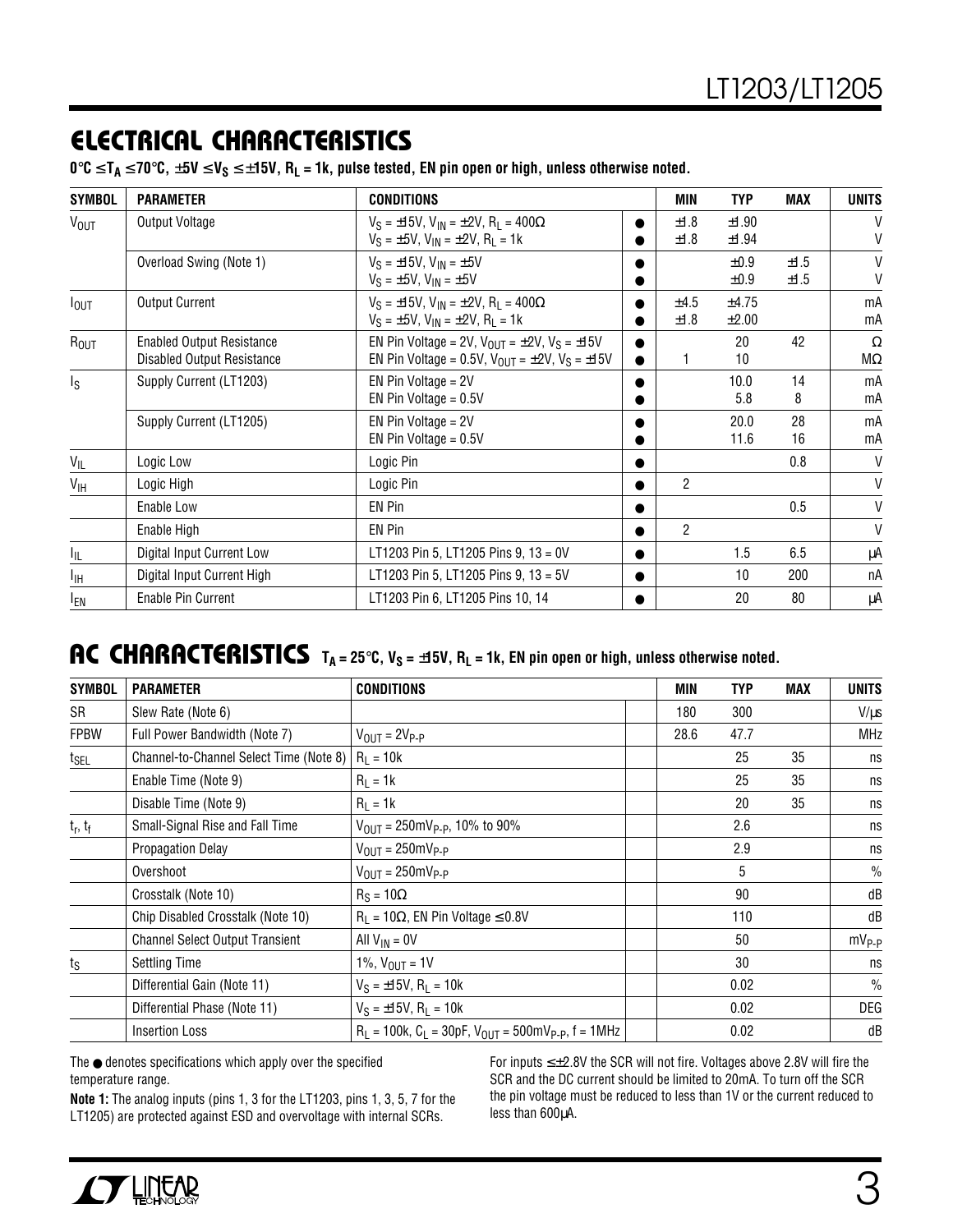### LT1203/LT1205

**Note 2:** The digital inputs (pins 5, 6 for the LT1203, pins 9, 10, 13, 14 for the LT1205) are protected against ESD and overvoltage with internal SCRs. For inputs ≤±6V the SCR will not fire. Voltages above 6V will fire the SCR and the DC current should be limited to 50mA. To turn off the SCR the pin voltage must be reduced to less than 2V or the current reduced to less than 10mA.

**Note 3:** A heat sink may be required depending on the power supply voltage.

**Note 4:** Commercial grade parts are designed to operate over the temperature range of –40°C to 85°C but are neither tested nor guaranteed beyond 0°C to 70°C. Industrial grade parts specified and tested over  $-40^{\circ}$ C to 85 $^{\circ}$ C are available on special request, consult factory.

**Note 5:**  $T_{\text{J}}$  is calculated from the ambient temperature  $T_A$  and the power dissipation  $P_D$  according to the following formulas:

LT1203CN8:  $T_{\rm J} = T_{\rm A} + (P_{\rm D} \times 100^{\circ} \text{C/W})$ LT1203CS8:  $T_J = T_A + (P_D \times 150\degree \text{C/W})$ 

LT1205CS:  $T_J = T_A + (P_D \times 100\degree C/W)$ 

**Note 6:** Slew rate is measured at ±2.0V on a ±2.5V output signal while operating on  $\pm$ 15V supplies, R<sub>L</sub> = 1k.

**Note 7:** Full power bandwidth is calculated from the slew rate measurement:

 $FPBW = SR/2\pi V_{PEAK}$ 

**Note 8:** For the LT1203, apply 1VDC to pin 1 and measure the time for the appearance of 0.5V at pin 7 when pin 5 goes from 5V to 0V. Apply 1VDC

### **TRUTH TABLE**

|    | V <sub>OUT</sub>      |
|----|-----------------------|
|    | V <sub>INO</sub>      |
|    | V <sub>IN1</sub>      |
| n* | HIGH Z <sub>OUT</sub> |
|    | HIGH Z <sub>OUT</sub> |
|    | EN                    |

\*Must be ≤0.5V

## **TYPICAL PERFORMANCE CHARACTERISTICS**



to pin 1 and measure the time for disappearance of 0.5V at pin 7 when pin 5 goes from 0V to 5V. Apply 1VDC to pin 3 and measure the time for the appearance of 0.5V at pin 7 when pin 5 goes from 0V to 5V. Apply 1VDC to pin 3 and measure the time for disappearance of 0.5V at pin 7 when pin 5 goes from 5V to 0V. For the LT1205 the same test is performed on both MUXs.

**Note 9:** For the LT1203, apply 1VDC to pin 1 and measure the time for the appearance of 0.5V at pin 7 when pin 6 goes from 0V to 5V. Pin 5 voltage = 0V. Apply 1VDC to pin 1 and measure the time for disappearance of 0.2V at pin 7 when pin 6 goes from 5V to 0V. Pin 5 voltage = 0V. Apply 1VDC to pin 3 and measure the time for the appearance of 0.5V at pin 7 when pin 6 goes from 0V to 5V. Pin 5 voltage = 5V. Apply 1VDC to pin 3 and measure the time for disappearance of 0.2V at pin 7 when pin 5 goes from 5V to 0V. Pin 5 voltage = 5V. For the LT1205 the same test is performed on both MUXs.

**Note 10:**  $V_{IN}$  = 0dBm (0.223 $V_{RMS}$ ) at 10MHz on one input with the other input selected and R<sub>S</sub> = 10Ω. For disable crosstalk all inputs are driven simultaneously. In disable the output impedance is very high and signal couples across the package; the load impedance determines the crosstalk.

**Note 11:** Differential gain and phase are measured using a Tektronix TSG120 YC/NTSC signal generator and a Tektronix 1780R video measurement set. The resolution of this equipment is 0.1% and 0.1°. Ten identical MUXs were cascaded giving an effective resolution of 0.01% and 0.01°.



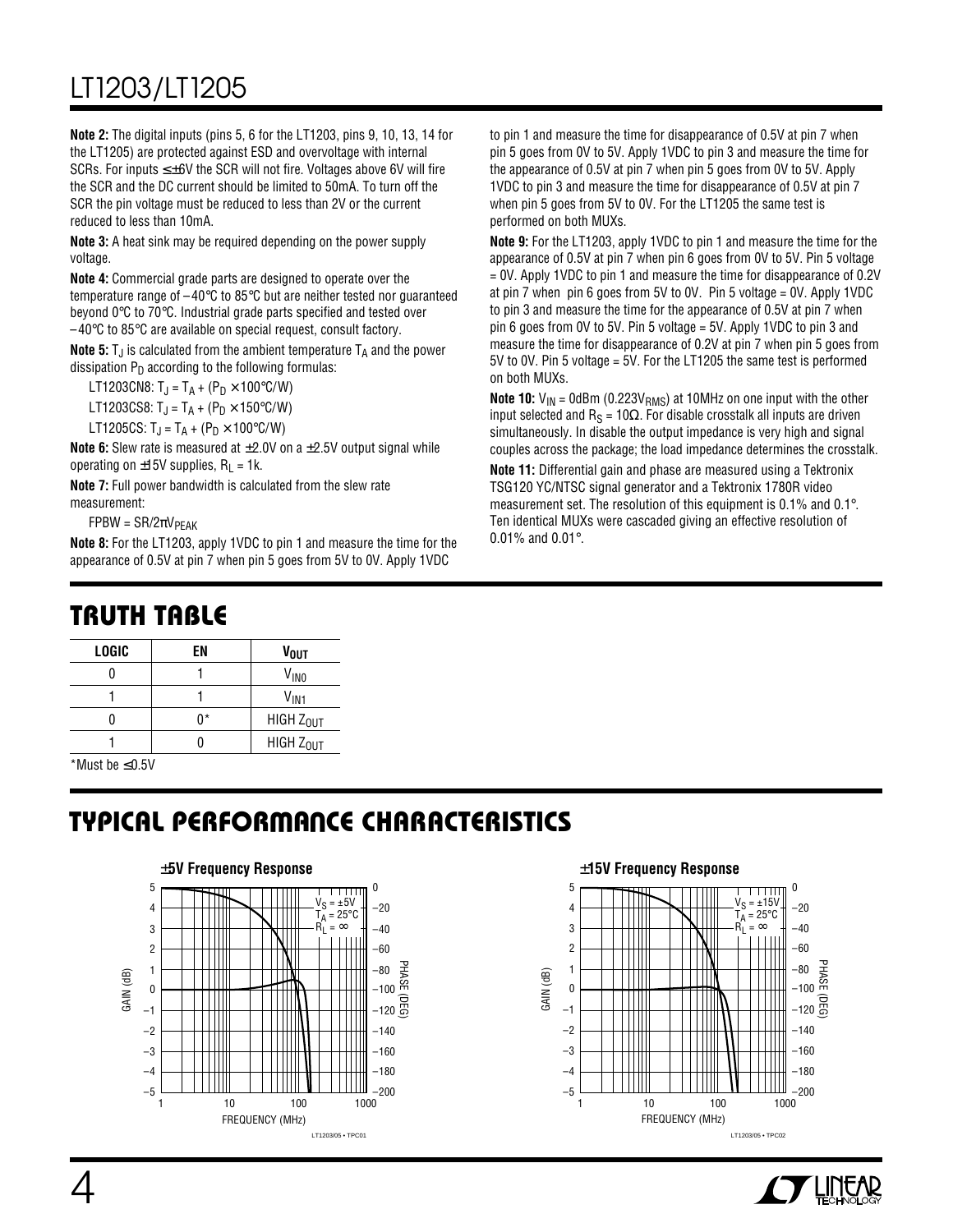### **TYPICAL PERFORMANCE CHARACTERISTICS**





**vs Frequency**

 $V_S = \pm 15V$  $T_{\text{A}}$  = 25°C

1

–70 –80 –90

 $-60$ 

–50 –40 –30

–20

–110

 $-120$ 

 $\begin{array}{ccc} \mathsf{DISABLE}\ \mathsf{REJECTION}\ (\mathsf{dB}) \\ \mathsf{I} & \mathsf{I} & \mathsf{I} \\ \mathsf{B} & \mathsf{B} & \mathsf{B} \end{array}$ 

–120 DISABLE REJECTION (dB) –60

**Crosstalk Rejection vs Frequency** –30



**Power Supply Rejection Ratio vs Frequency**



**Supply Current**

**vs Supply Voltage (Disabled)**



**Crosstalk Rejection vs Frequency**



**Output Impedance (Enabled) vs Frequency**



**Supply Current vs Supply Voltage (Enabled)**

FREQUENCY (MHz)

 $\dot{R}_1 = 1k$ 

 $R_L = \infty$ 

=  $100Ω$ 

10 100

 $R<sub>L</sub> = 10$ 

LT1203/05 • TPC07



**AFFELLITEAR**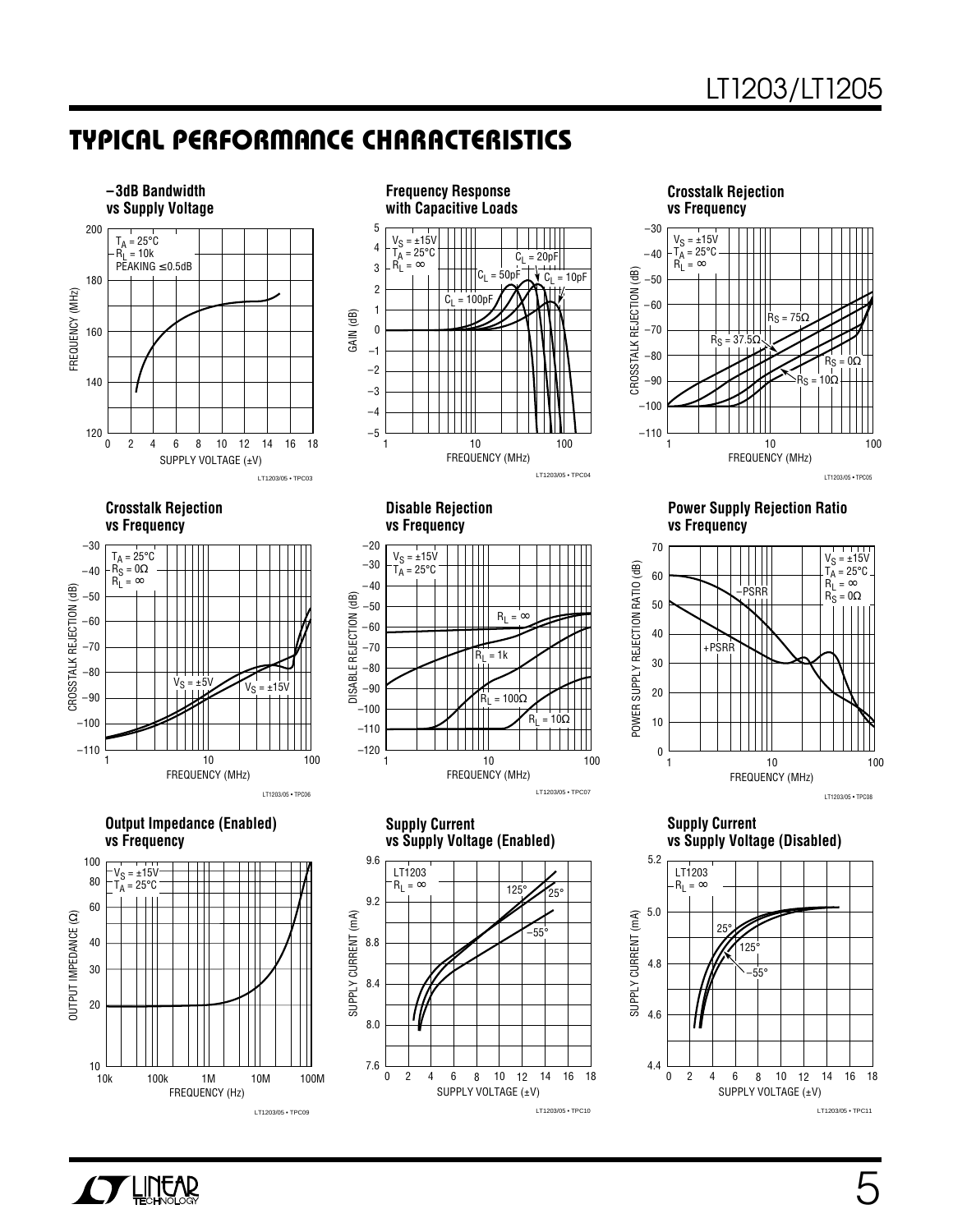## **TYPICAL PERFORMANCE CHARACTERISTICS**



**Settling Time to 1mV and 10mV vs Output Step**







**Small-Signal Rise Time**







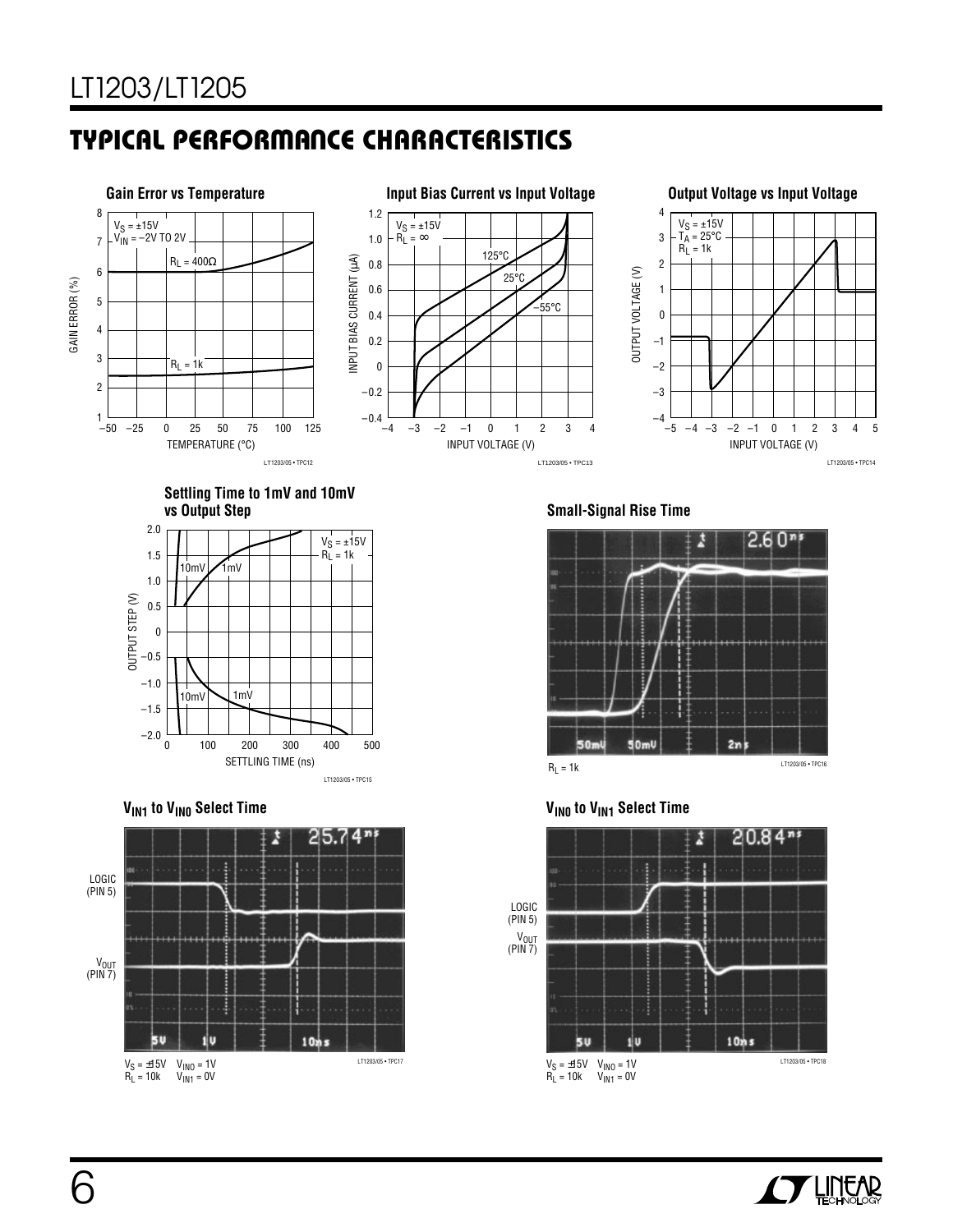### **TYPICAL PERFORMANCE CHARACTERISTICS**



### **U A S O PPLICATI W U U I FOR ATIO**

#### **Input Protection**

The logic inputs have ESD protection ( $\geq$ 2kV) and shorting them to 12V or 15V will cause excessive current to flow. Limit the current to less than 50mA when driving the logic above 6V. The analog inputs are protected against ESD and overvoltage with internal SCRs. For inputs  $≥±2.8V$  the SCRs will fire and the DC current should be limited to 20mA.

### **Power Supplies**

The LT1203/LT1205 will operate from  $\pm$ 5V (10V total) to ±15V (30V total) and is specified over this range. Characteristics change very little over this voltage range. It is not necessary to use equal value supplies however, the output offset voltage will change. The offset will change about 300µV per volt of supply mismatch. The LT1203/LT1205 have a very wide bandwidth yet are tolerant of power supply bypassing. The power supplies should be bypassed with a 0.1µF or 0.01µF ceramic capacitor within 0.5 inch of the part.

### **Circuit Layout**

Use a ground plane to ensure a low impedance ground is available throughout the PCB layout. Separate the inputs with ground plane to ensure high channel separation. For minimum peaking, maximum bandwidth and maximum gain flatness sockets are not recommended because they can add considerable stray inductance and capacitance. If a socket must be used, use a low profile, low capacitance socket such as the SamTec ISO-308.

### **Switching Transients**

The LT1203/LT1205 use input buffers to ensure switching transients do not couple to other video equipment sharing the input line. Output switching transients are about  $50$ mV<sub>P-P</sub> with a 20ns duration and input transients are



#### **LT1203 Channel-to-Channel Switching Transient**

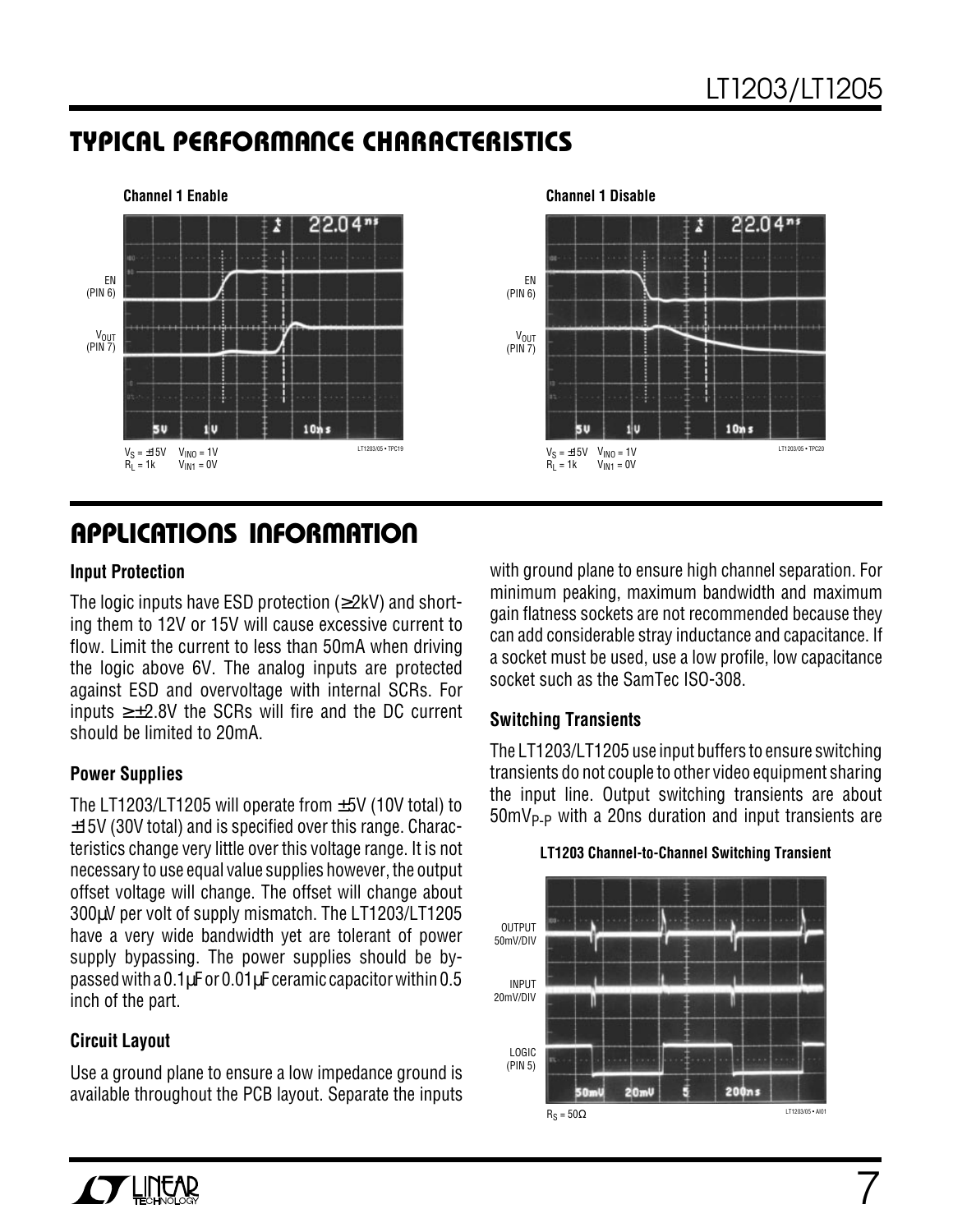**CMOS MUX Channel-to-Channel Switching Transient**



CHANNEL 2 = 2MHz SINEWAVE

only  $10mV_{P-P}$ . A photo of the switching transients from a CMOS MUX shows glitches to be 50 times larger than on the LT1203. Also shown is the output of the LT1203 switching on and off a 2MHz sinewave cleanly and without abnormalities.

#### **Pixel Switching**

The multiplexers are fabricated on LTC's Complementary Bipolar Process to attain fast switching speed, high bandwidth, and a wide supply voltage range compatible with traditional video systems. Channel-to-channel switching time and Enable time are both 25ns, therefore delay is the same when switching between channels or between ICs. To demonstrate the switching speed of the LT1203/LT1205 the RGB MUX of Figure 1 is used to switch RGB Workstation inputs with a 22ns pixel width. Figure 2a is a photo showing the Workstation output and RGB MUX output. The slight rise time degradation at the RGB MUX output is due to the bandwidth of the LT1260 current feedback amplifier used to drive the 75 $\Omega$  cable. In Figure 2b, the LT1203 switches to an input at zero at the end of the first pixel and removes the following pixels.



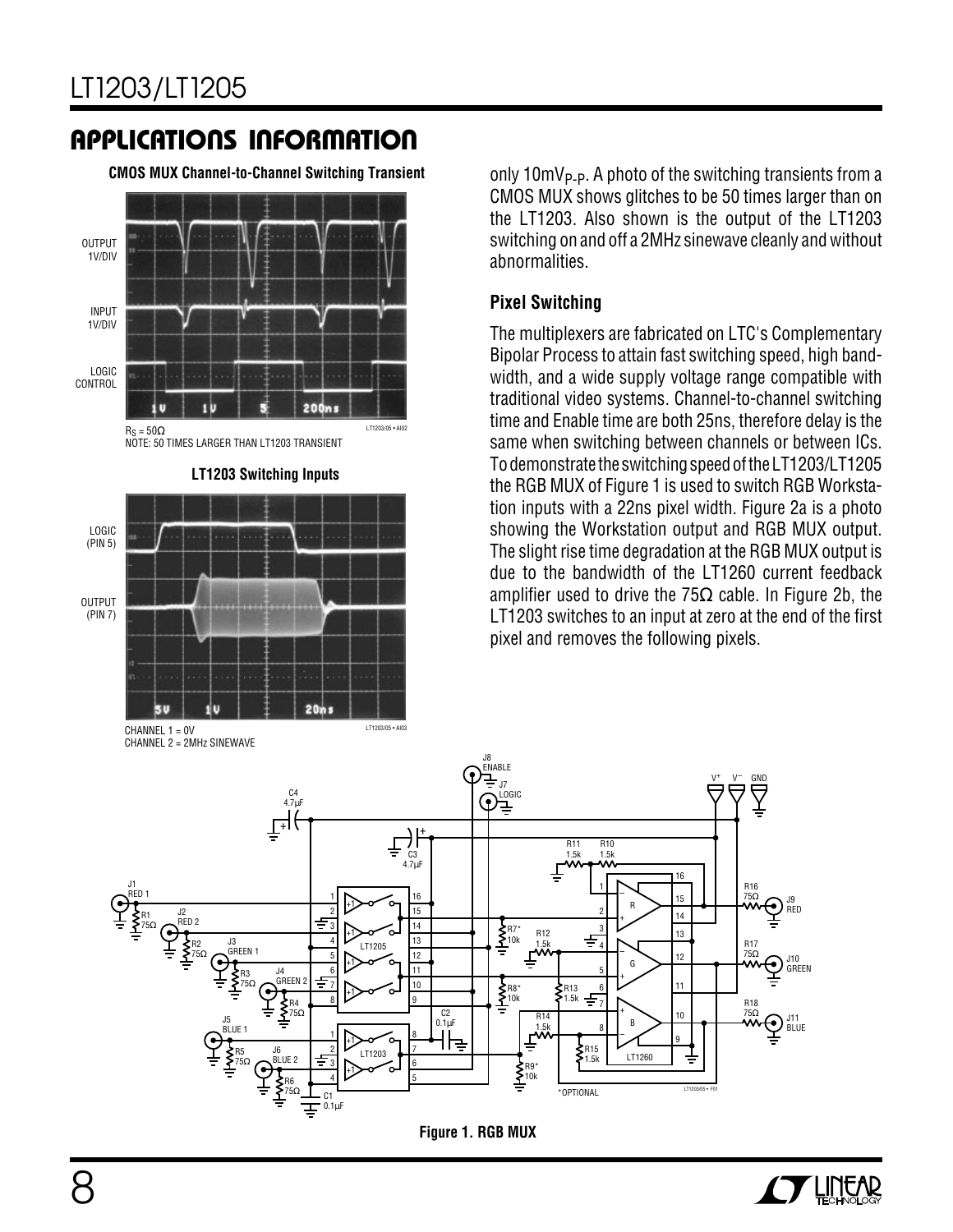

**Figure 2a. Workstation and RGB MUX Output**



**Figure 2b. RGB MUX Output Switched to Ground After One Pixel**

#### **Demonstration Board**

A Demonstration Board (#041) of the RGB MUX in Figure 1 has been fabricated and its layout is shown in Figure 3. The small-signal bandwidth of the RGB MUX is set by the bandwidth of the LT1260. The stray capacitance of the surface mount feedback resistors  $R_F$  and  $R_G$  restricts the –3dB bandwidth to about 95MHz. The bandwidth can be improved by about 20% using the through-hole LT1260 and components. A frequency response plot in Figure 4 shows that the R, G, and B amplifiers have slightly different frequency responses. The difference in the G amplifier is due to different output trace routing to feedback resistor R13.



**Figure 4. RGB MUX Frequency Response of Demonstration Board #041**

#### **Input Expansion**

The output impedance of the LT1203/LT1205 is typically 20 $\Omega$  when enabled and 10M $\Omega$  when disabled or not selected. This high disabled output impedance allows the output of many LT1205s to be shorted together to form large crosspoint arrays. With their outputs shorted together, shoot-through current is low because the "on" channel is disabled before the "off" channel is activated.



Four LT1205s are used in Figure 5 to form a 16-to-1 multiplexer which is very space efficient and uses only six SO packages. In this application 15 switches are turned off and only one is active. An attenuator is formed by the 15 deselected switches and the active device which has an

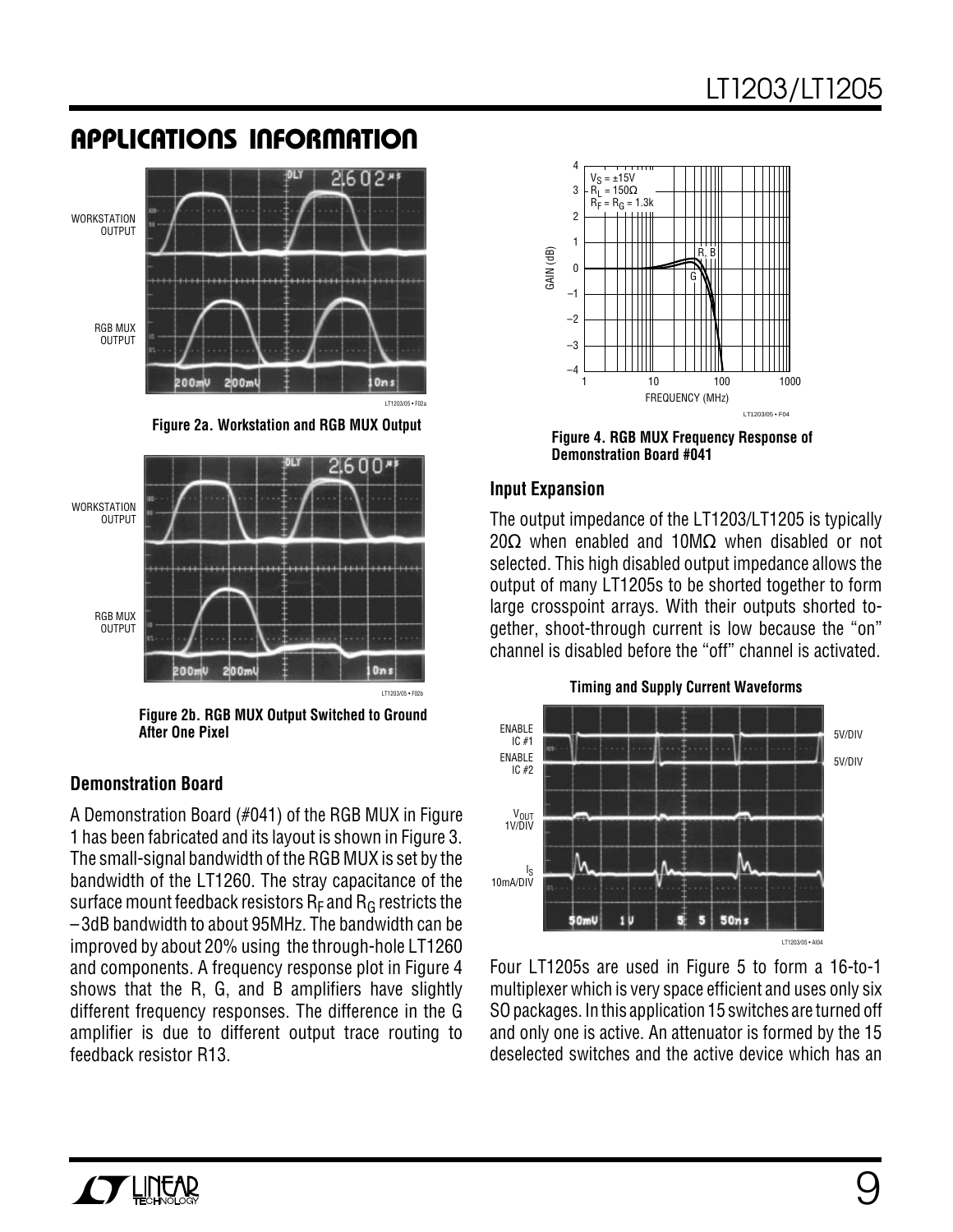### LT1203/LT1205





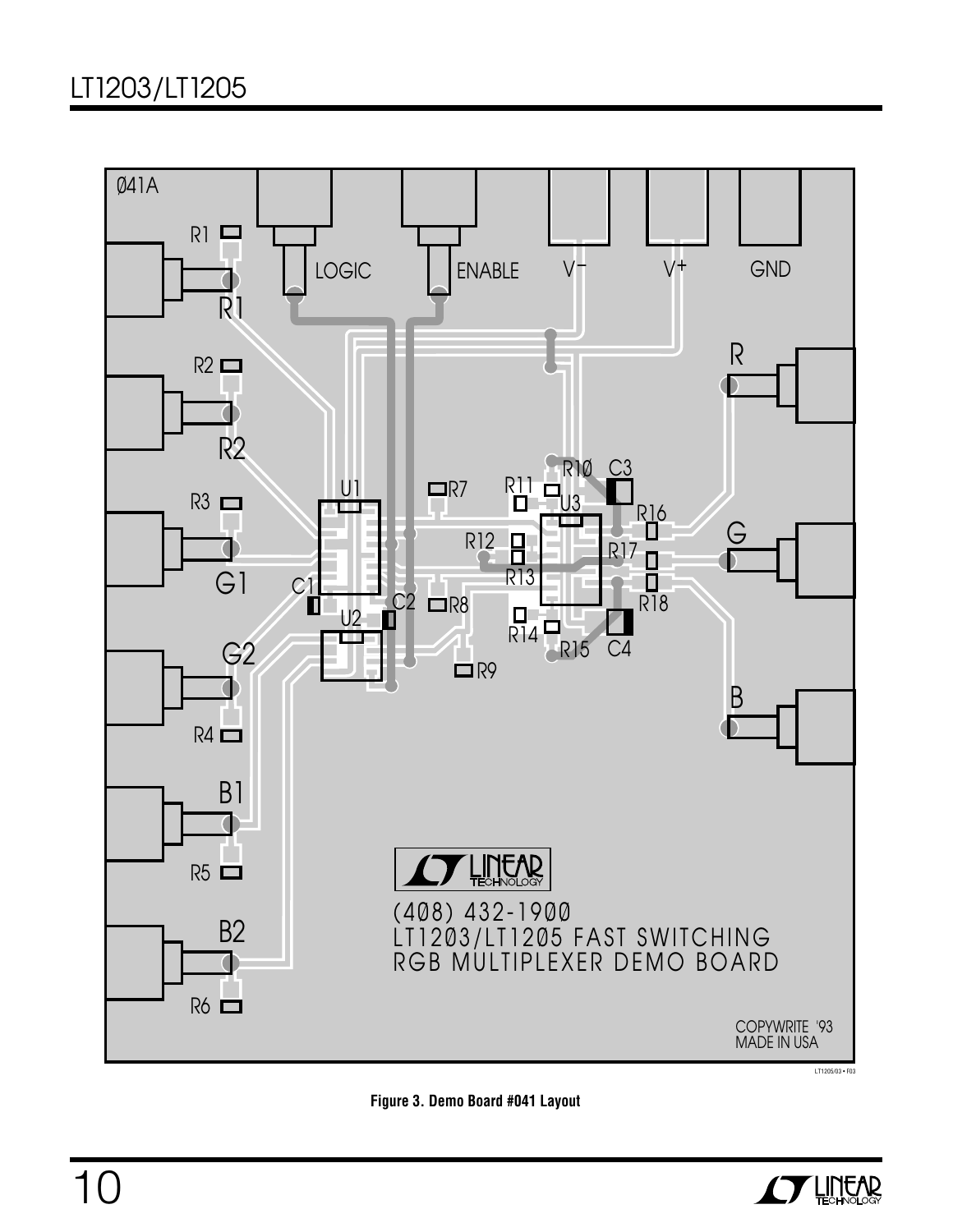



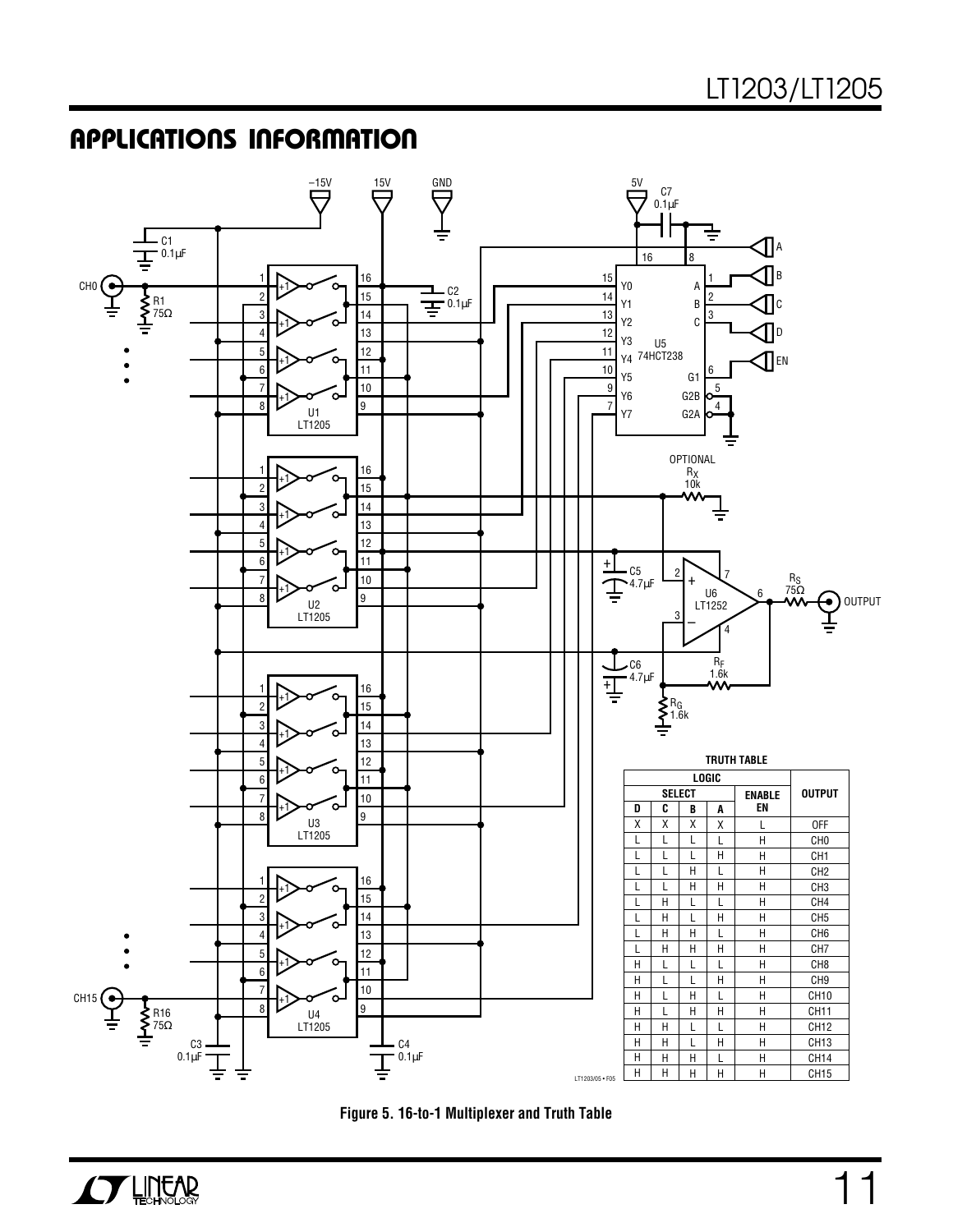output impedance of only 25Ω at 10MHz. This attenuator is responsible for the outstanding All Hostile Crosstalk Rejection of 90dB at 10MHz with 15 input signals.

Several suggestions to attain this high rejection include:

- 1. Mount the feedback resistors for the surface mount LT1252 on the back side of the PC board.
- 2. Keep the feedback trace (pin 3) of the LT1252 as short as possible.
- 3. Route V+ and V– for the LT1205s on the component (top) side and under the devices (between inputs and outputs).
- 4. Use the backside of the PC board as a solid ground plane. Connect the LT1205 device grounds and bypass capacitors grounds as vias to the backside ground plane.



**16-to-1 Multiplexer All Hostile Crosstalk Rejection**





Each "off" switch has 2.8pF of output capacitance and 15 "off" switches tied together represent a 48pF load to the one active switch. In this case the active device will peak about 3dB at 50MHz. An attribute of current feedback amplifiers is that the bandwidth can easily be adjusted by changing the feedback resistors, and in this application the LT1252's bandwidth is reduced to about 60MHz using 1.6k feedback resistors. This has the effect of reducing the peaking in the MUX to 0.25dB and flattening the response to 0.05dB at 30MHz.

### **4** × **4 Crosspoint**

The compact high performance  $4 \times 4$  crosspoint shown in Figure 6 uses four LT1205s to route any input to any or all outputs. The complete crosspoint uses only six SO packages and less than six square inches of PC board space. The LT1254 quad current feedback amplifier serves as a cable driver with a gain of 2.  $A \pm 5V$  supply is used to ensure that the maximum 150°C junction temperature of the LT1254 is not exceeded in the SO package. With this supply voltage the crosspoint can operate at a 70°C ambient temperature and drive 2V (peak or DC) into a double-terminated 75Ω video cable. The feedback resistors of these output amplifiers have been optimized for this supply voltage. The –3dB bandwidth of the crosspoint is over 100MHz with only 0.8dB of peaking. All Hostile Crosstalk Rejection is 85dB at 10MHz when a shorted input is routed to all outputs. To obtain this level of performance it is necessary to follow techniques similar to

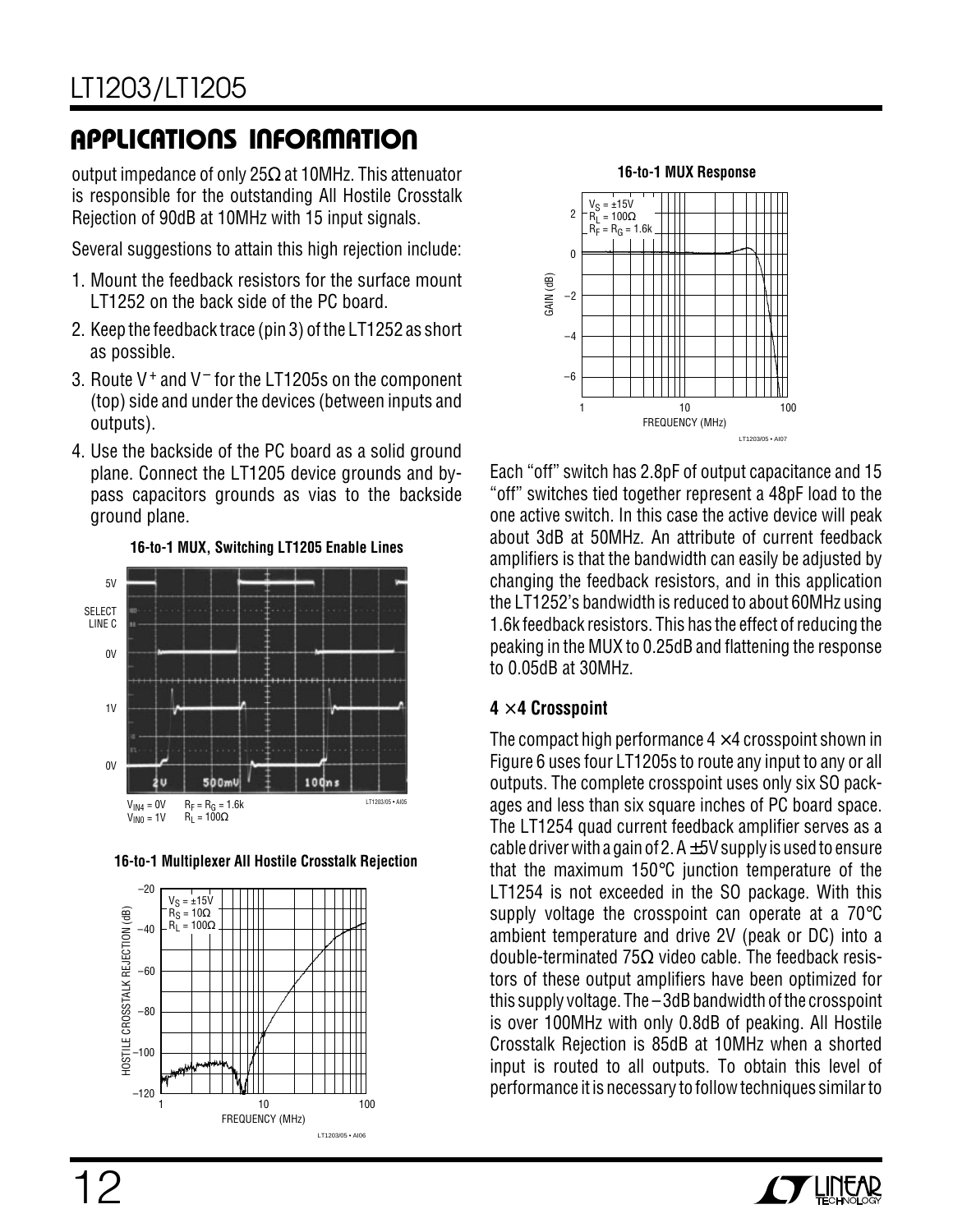

**Figure 6. 4** × **4 Crosspoint and Truth Table**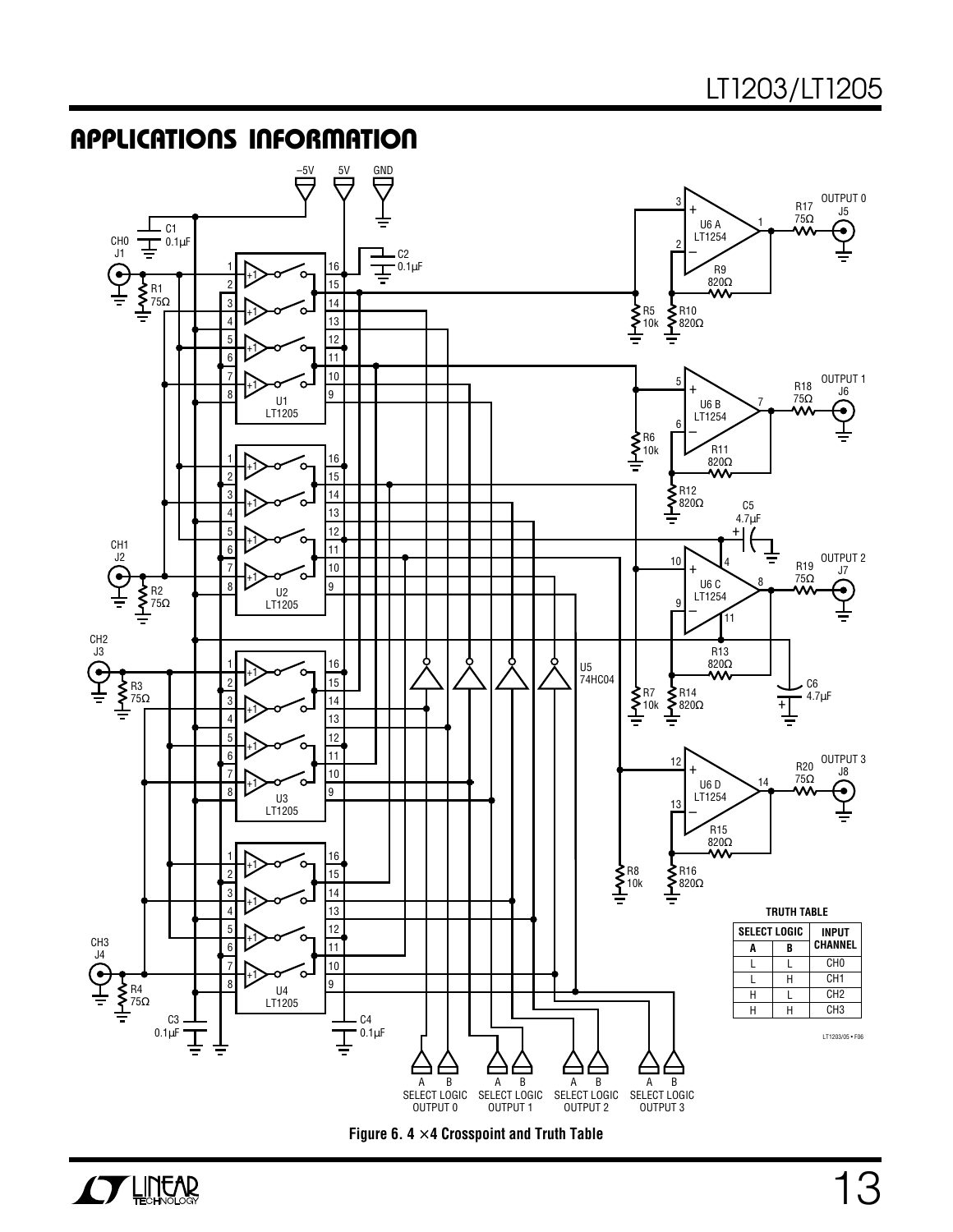those used in the 16-to-1 crosspoint with one additional suggestion: Surround the LT1205 output traces by ground plane and route them away from the  $(-)$  inputs of the other three LT1254s.

Each pair of logic inputs labeled Select Logic Output is used to select a particular output. The truth table is used to select the desired input and is applied to each pair of logic inputs. For example, to route Channel 1 Input to

Output 3, the 4th pair of logic inputs labeled Select Logic Output 3 is coded  $A = Low$  and  $B = High$ . To route Channel 3 Input to all outputs, set all eight logic inputs High. Channel 3 is the default input with all logic inputs open. To shut off all channels a pair of LT1259s can be substituted for the LT1254. The LT1259 is a dual current feedback amplifier with a shutdown pin that reduces the supply current to OuA.

#### **4** × **4 Crosspoint, All Hostile Rejection**









## $\boldsymbol{I}$   $\boldsymbol{I}$  lintar

# 14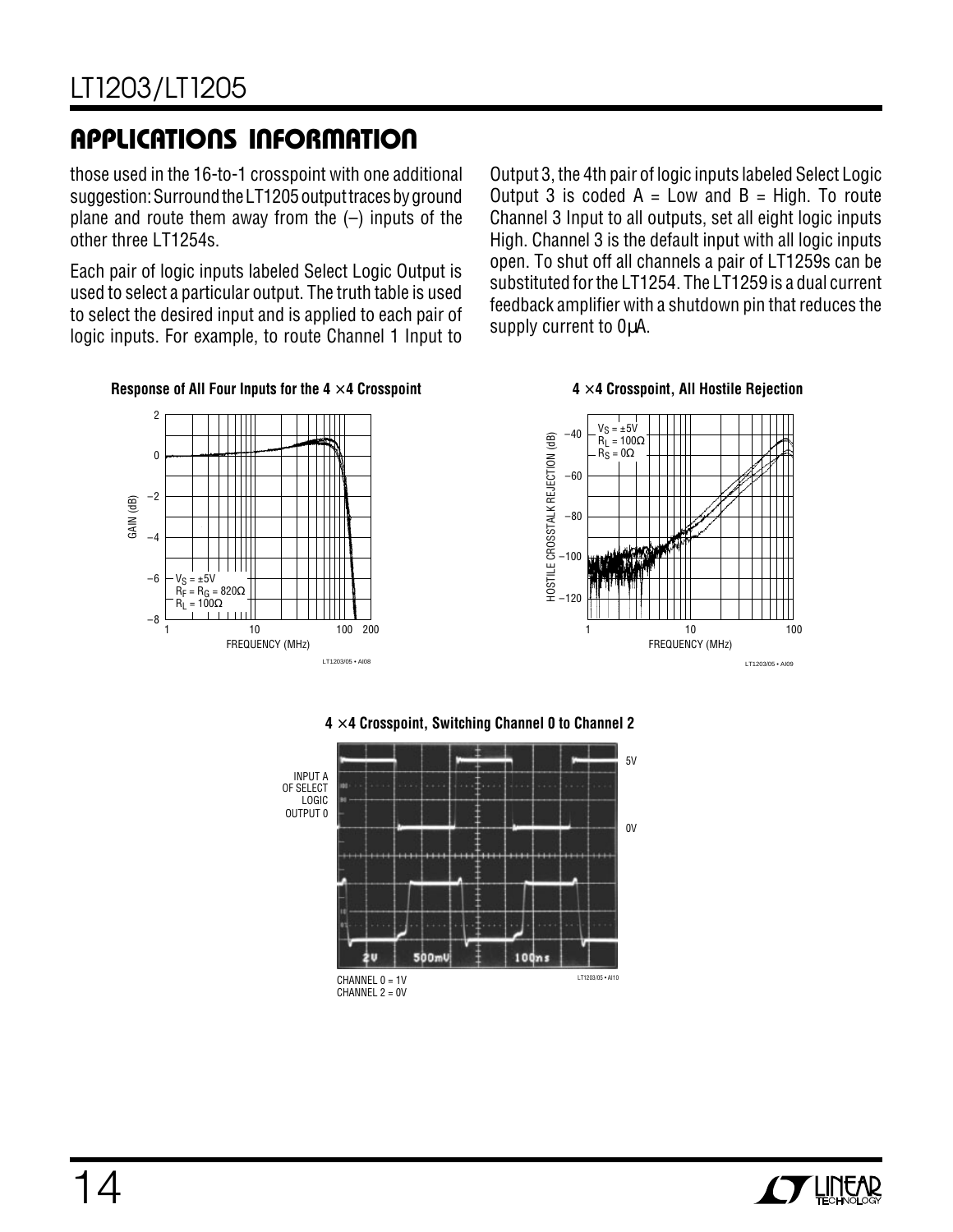### **SIMPLIFIED SCHEMATIC**



 $\overline{\phantom{0}}$ 

**PACKAGE DESCRIPTIO Dimensions in inches (millimeters) unless otherwise noted.**

**N8 Package 8-Lead Plastic DIP**